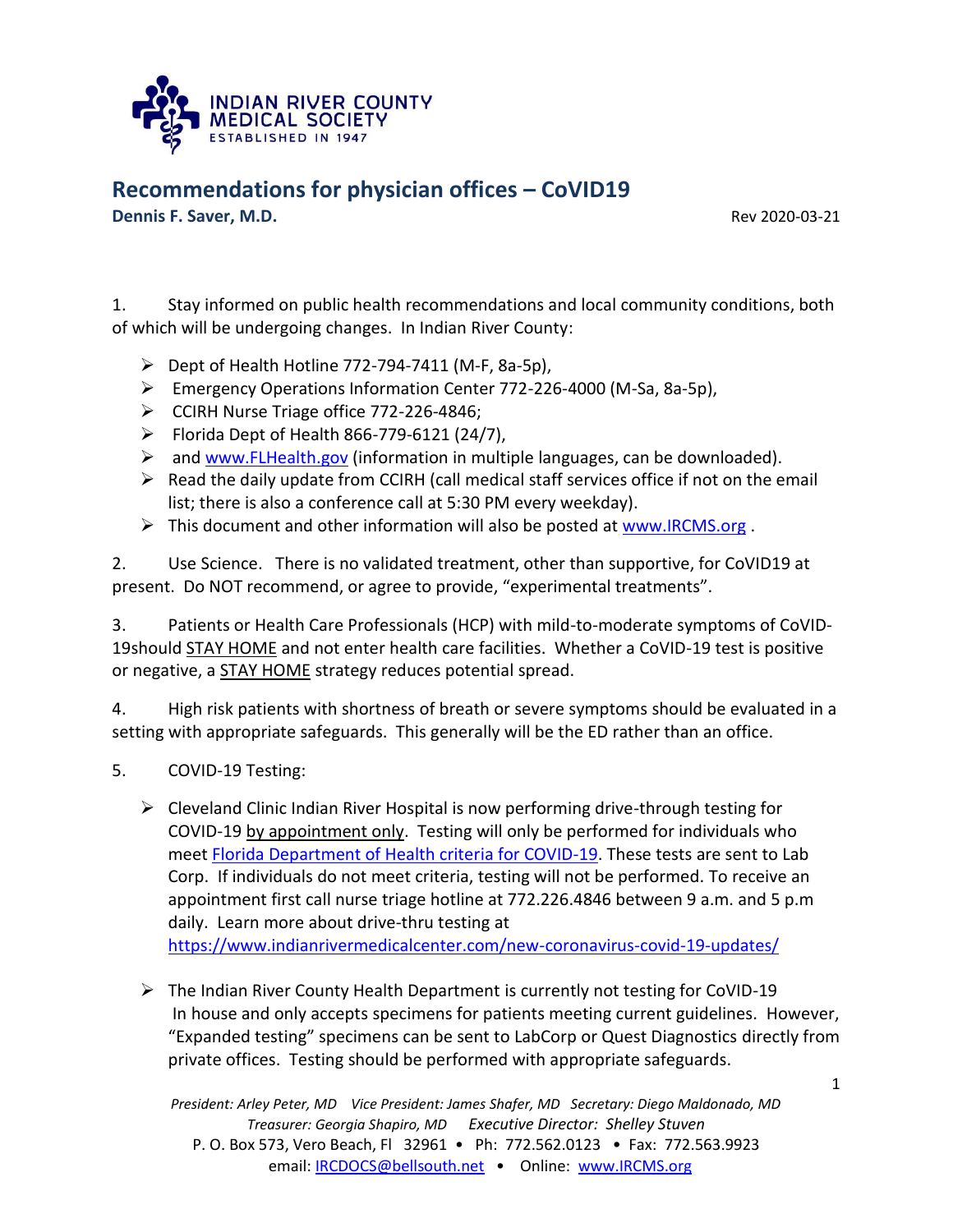

**Dennis F. Saver, M.D.** Rev 2020-03-21

6. Regular surgical masks should be placed on symptomatic patients to reduce droplet spread in public areas. There is little role for anyone else to wear a simple mask in patient care (other than standard use when doing procedures). N95 masks and respirators should be worn by HCP's only after confirming proper "fit" by testing, and only when in contact with potentially infected patients. It is wasteful of scarce resources to use N95 masks inappropriately.

7. Our duties are to inform and calm our patients, and obtain treatment for those who are truly in need.

### **RECOMMENDATIONS FOR YOUR OFFICE\*:**

### **1. Minimize Chance for Exposures**

### **A. Before Patient's Arrival**

Non acute care can be postponed or perhaps offered with telemedicine.

- a. Instruct patients to call ahead and discuss the need to reschedule their appointment if they develop fever or symptoms of a respiratory infection (e.g., cough, sore throat, fever $^{\underline{1}}$  $^{\underline{1}}$  $^{\underline{1}}$ ) on the day of appointment. .
- b. Patients requesting evaluation for a respiratory infection should be screened for shortness of breath; if not present, advise patients to STAY HOME as there is no proven treatment for CoVID19. If shortness of breath is present, patients should be referred to the ED. In other cases, use nurse-directed triage protocols to determine if an appointment is necessary or if the patient can be managed from home. Offices unable to accomplish this can refer the patient to their primary care provider, the CCIRH nurse triage line, or the Dept of Health Hotline
- c. If, after triage, the patient with symptoms must come to the office for medical evaluation, instruct them to take appropriate preventive actions (e.g., follow triage procedures, wear a facemask upon entry and throughout their visit or, if a facemask cannot be tolerated, use a tissue to contain respiratory secretions).
- d. If the office does not have the ability to safely evaluate respiratory symptoms, it is reasonable to refer the patient to a designated appropriate community facility (as of 3/22/2020 in Indian River County, this includes the hospital's EDs)
- e. Cancel group healthcare activities (e.g., group therapy, recreational activities).

*President: Arley Peter, MD Vice President: James Shafer, MD Secretary: Diego Maldonado, MD Treasurer: Georgia Shapiro, MD Executive Director: Shelley Stuven* P. O. Box 573, Vero Beach, Fl 32961 • Ph: 772.562.0123 • Fax: 772.563.9923 email: **IRCDOCS@bellsouth.net •** Online: [www.IRCMS.org](http://www.ircms.org/)

2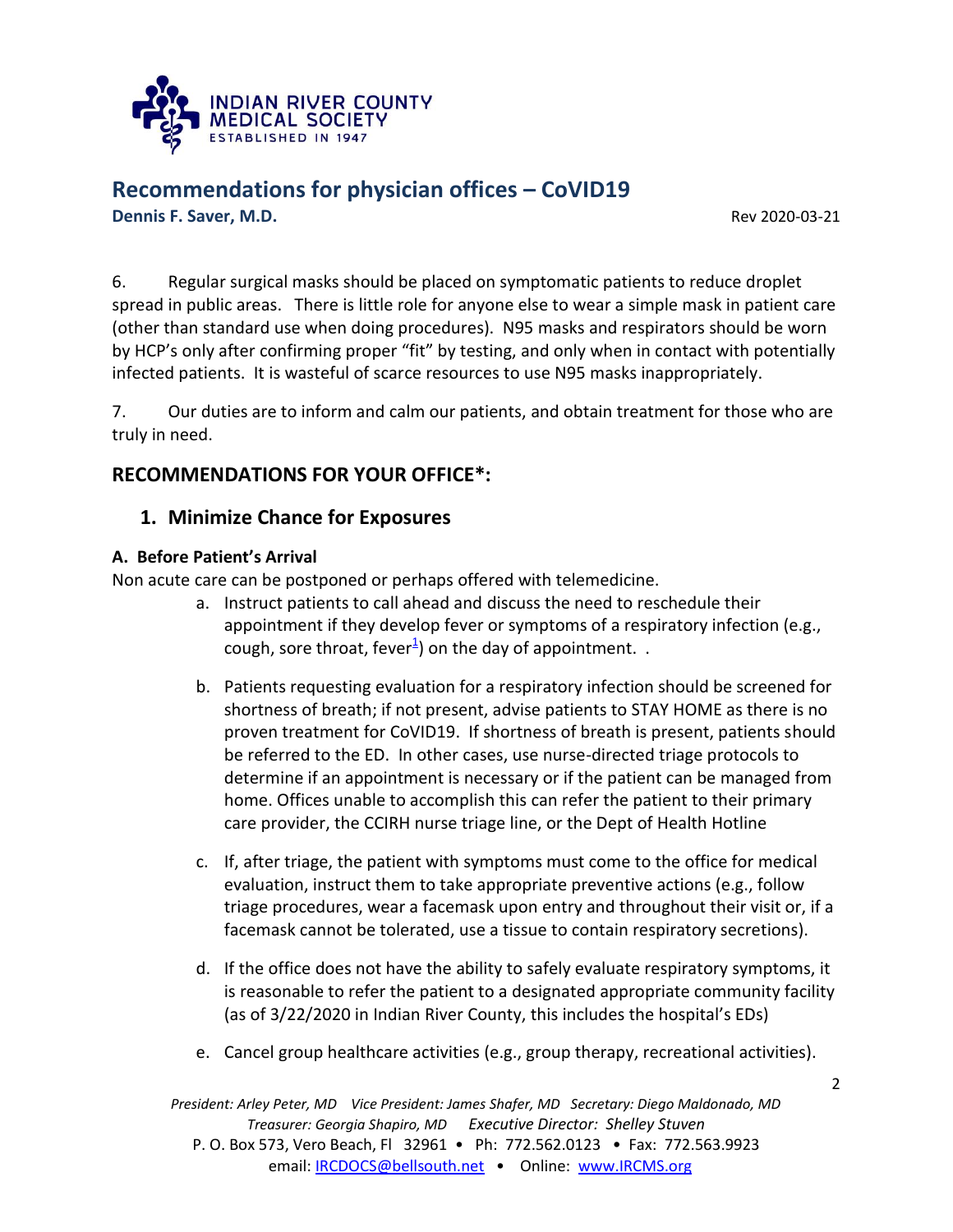

**Dennis F. Saver, M.D. Review A. Saver A. A. Saver A. A. Saver A. A. Saver A. Saver A. A. Saver A. Saver A. Saver A. Saver A. Saver A. Saver A. Saver A. Saver A. Saver A. Saver A. Saver A. Saver A. Saver A. Saver A. Save** 

### **B. Upon Patient's Arrival and During the Visit**

- a. Consider limiting points of entry to the facility, and establishing triage stations outside the facility to screen patients before they enter.
- b. Post [visual alerts](https://www.cdc.gov/flu/pdf/protect/cdc_cough.pdf) (e.g., signs, posters) at the entrance and in strategic places to provide instructions (in appropriate languages) how to use tissues to cover nose and mouth when coughing or sneezing, to dispose of tissues and contaminated items in waste receptacles, and how and when to perform hand hygiene using alcohol-based hand rub (ABHR) with 60-95% alcohol.
- c. Provide supplies for above.
- d. Use physical barriers (e.g., glass or plastic windows) at reception areas.
- e. At the time of check-in or outside-the-facility triage, all patients are asked about the presence of symptoms of a respiratory infection and history of travel to areas experiencing transmission of COVID-19 or contact with possible COVID-19 patients. Reschedule uncomplicated patients who have symptoms, if possible.
- f. Isolate a patient with symptoms in an examination room with the door closed. If an examination room is not readily available ensure the patient is not allowed to wait among other patients seeking care.
- g. Identify a well-ventilated space that allows waiting patients to be separated by 6 or more feet, with easy access to respiratory hygiene supplies. Patients might opt to wait in a personal vehicle or outside the healthcare facility where they can be contacted by mobile phone when it is their turn to be evaluated.
- h. Once a patient with symptoms has left the exam room, HCP, including environmental services personnel, should refrain from entering the vacated room until sufficient time has elapsed for enough air changes to remove potentially infectious particles (more information on [clearance rates under](https://www.cdc.gov/infectioncontrol/guidelines/environmental/appendix/air.html#tableb1)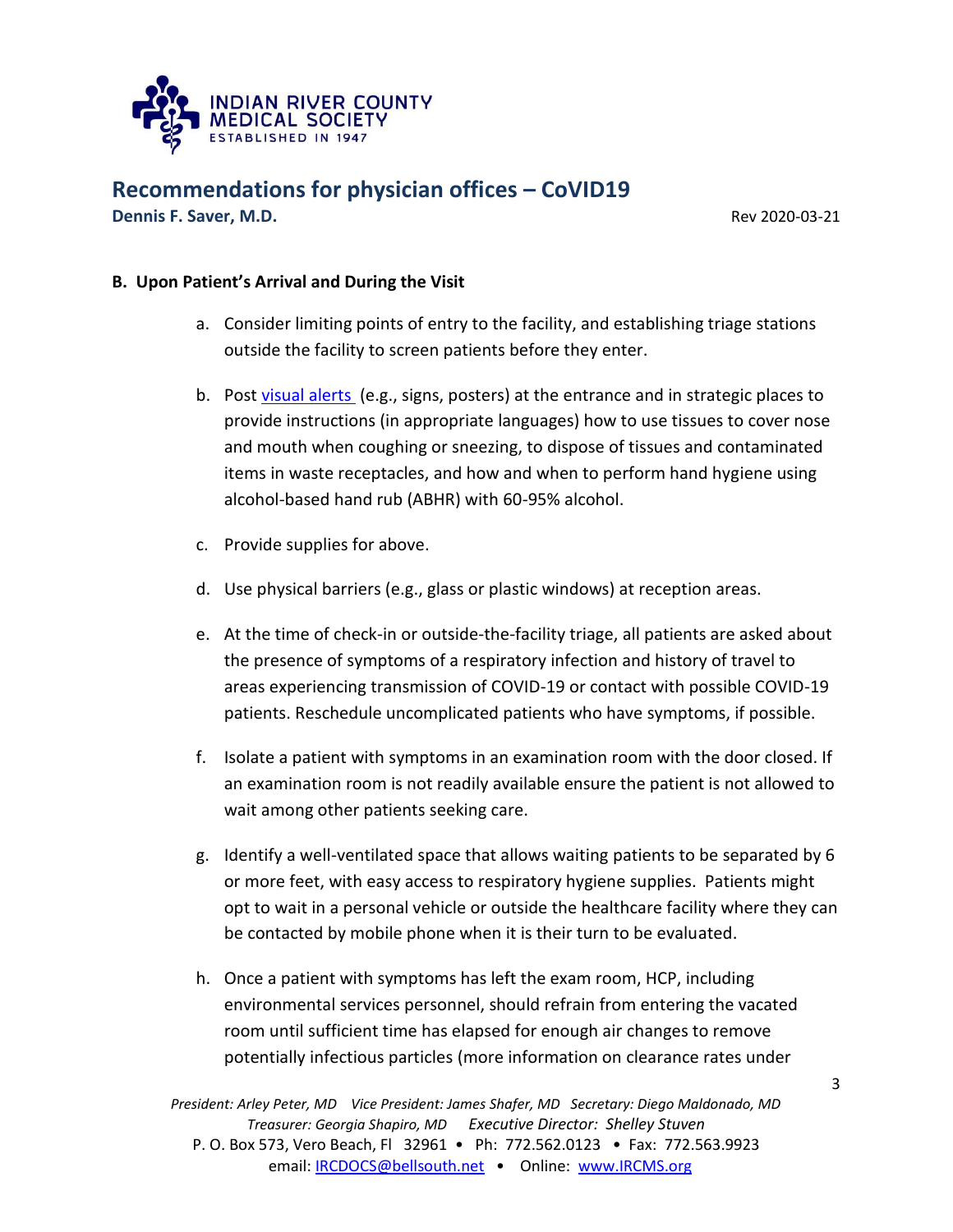

**Dennis F. Saver, M.D.** Rev 2020-03-21

[differing ventilation conditions](https://www.cdc.gov/infectioncontrol/guidelines/environmental/appendix/air.html#tableb1) is available). After this time has elapsed, the room should undergo appropriate cleaning and surface disinfection before it is returned to routine use

i. Disinfect chairs, exam tables, surfaces, and waiting rooms regularly

#### **2. Adhere to Standard and Transmission-Based Precautions**

#### a. **Hand Hygiene**

- HCPs should perform hand hygiene before and after all patient contact, contact with potentially infectious material, and before putting on and after removing PPE, including gloves. Hand hygiene after removing PPE is particularly important to remove any pathogens that might have been transferred to bare hands during the removal process.
- HCPs should perform hand hygiene by using ABHR with 60-95% alcohol or washing hands with soap and water for at least 20 seconds.

#### b. **Personal Protective Equipment**

Employers should select appropriate PPE and provide it to HCP in accordance with OSHA PPE standards (29 CFR 1910 Subpart I) external icon. HCP must receive training on and demonstrate an understanding of:

- when to use PPE
- **what PPE is necessary**
- how to properly don, use, and doff PPE in a manner to prevent selfcontamination
- how to properly dispose of or disinfect and maintain PPE
- **-** limitations of PPE.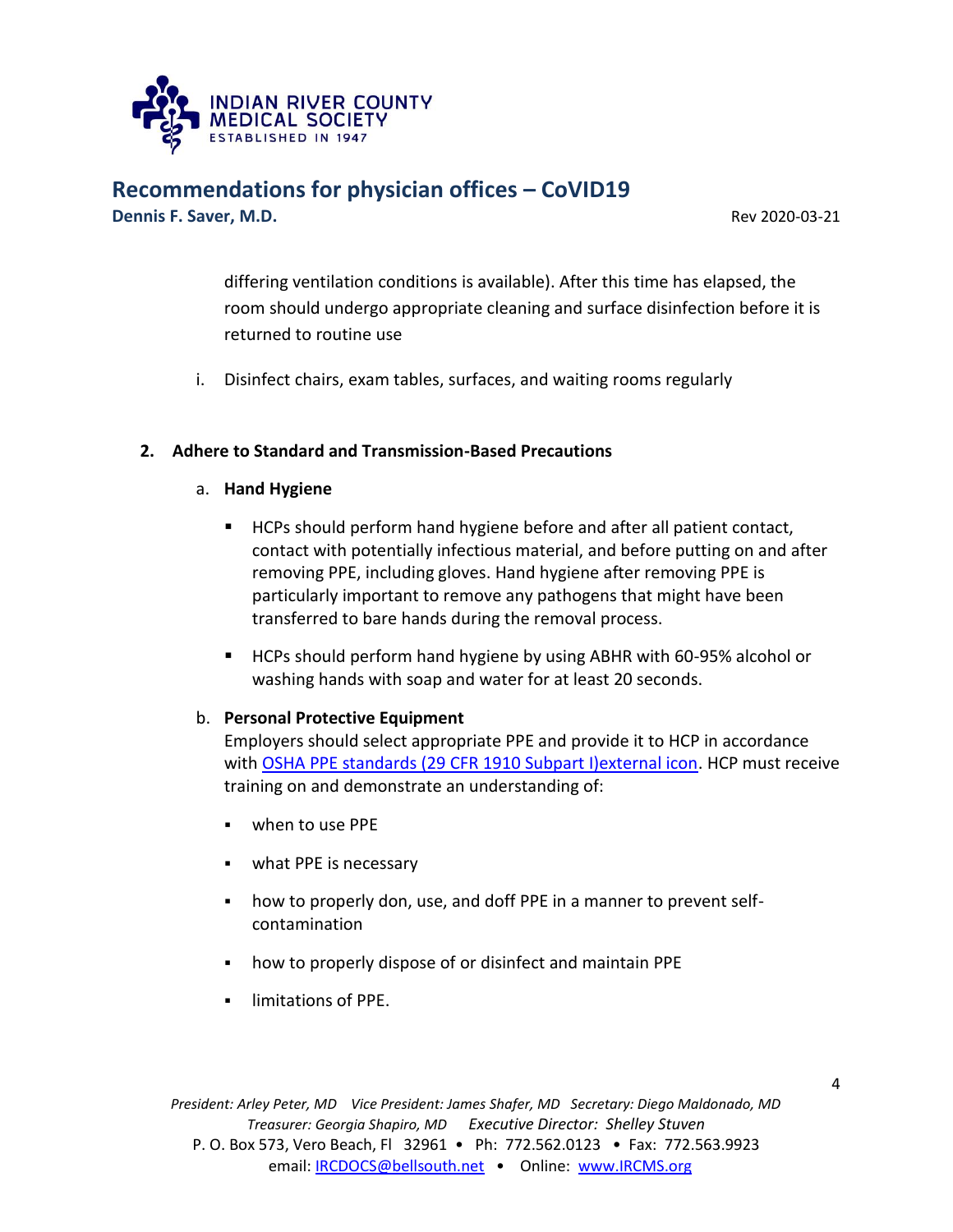

**Dennis F. Saver, M.D. Review A. Saver A. A. Saver A. A. Saver A. A. Saver A. Saver A. A. Saver A. Saver A. Saver A. Saver A. Saver A. Saver A. Saver A. Saver A. Saver A. Saver A. Saver A. Saver A. Saver A. Saver A. Save** 

Any reusable PPE must be properly cleaned, decontaminated, and maintained after and between uses. Facilities should have policies and procedures describing a recommended sequence for safely donning and doffing PPE.

The PPE recommended when caring for a patient with known or suspected COVID-19 includes:

- (1) **Respirator or Facemask**
	- Put on a respirator or facemask (if a respirator is not available) before entry into the patient room or care area.
	- **Disposable respirators and facemasks should be removed and** discarded after exiting the patient's room or care area and closing the door. Perform hand hygiene after discarding the respirator or facemask. For guidance on temporary extended use of respirators during a supply shortage, refer to **Strategies to Optimize the Current** [Supply of N95 Respirators](https://www.cdc.gov/coronavirus/2019-ncov/hcp/respirators-strategy/index.html)

#### (2) **Eye Protection**

- Put on eye protection (i.e., goggles or a disposable face shield that covers the front and sides of the face) upon entry to the patient room or care area. Personal eyeglasses and contact lenses are NOT considered adequate eye protection.
- Remove eye protection before leaving the patient room or care area.
- Reusable eye protection (e.g., goggles) must be cleaned and disinfected according to manufacturer's reprocessing instructions prior to re-use. Disposable eye protection should be discarded after use.
- (3) **Gloves**
	- **Put on clean, non-sterile gloves upon entry into the patient room**
	- Change gloves if they become torn or heavily contaminated. Gloves

*President: Arley Peter, MD Vice President: James Shafer, MD Secretary: Diego Maldonado, MD Treasurer: Georgia Shapiro, MD Executive Director: Shelley Stuven* P. O. Box 573, Vero Beach, Fl 32961 • Ph: 772.562.0123 • Fax: 772.563.9923 email: **IRCDOCS@bellsouth.net •** Online: [www.IRCMS.org](http://www.ircms.org/)